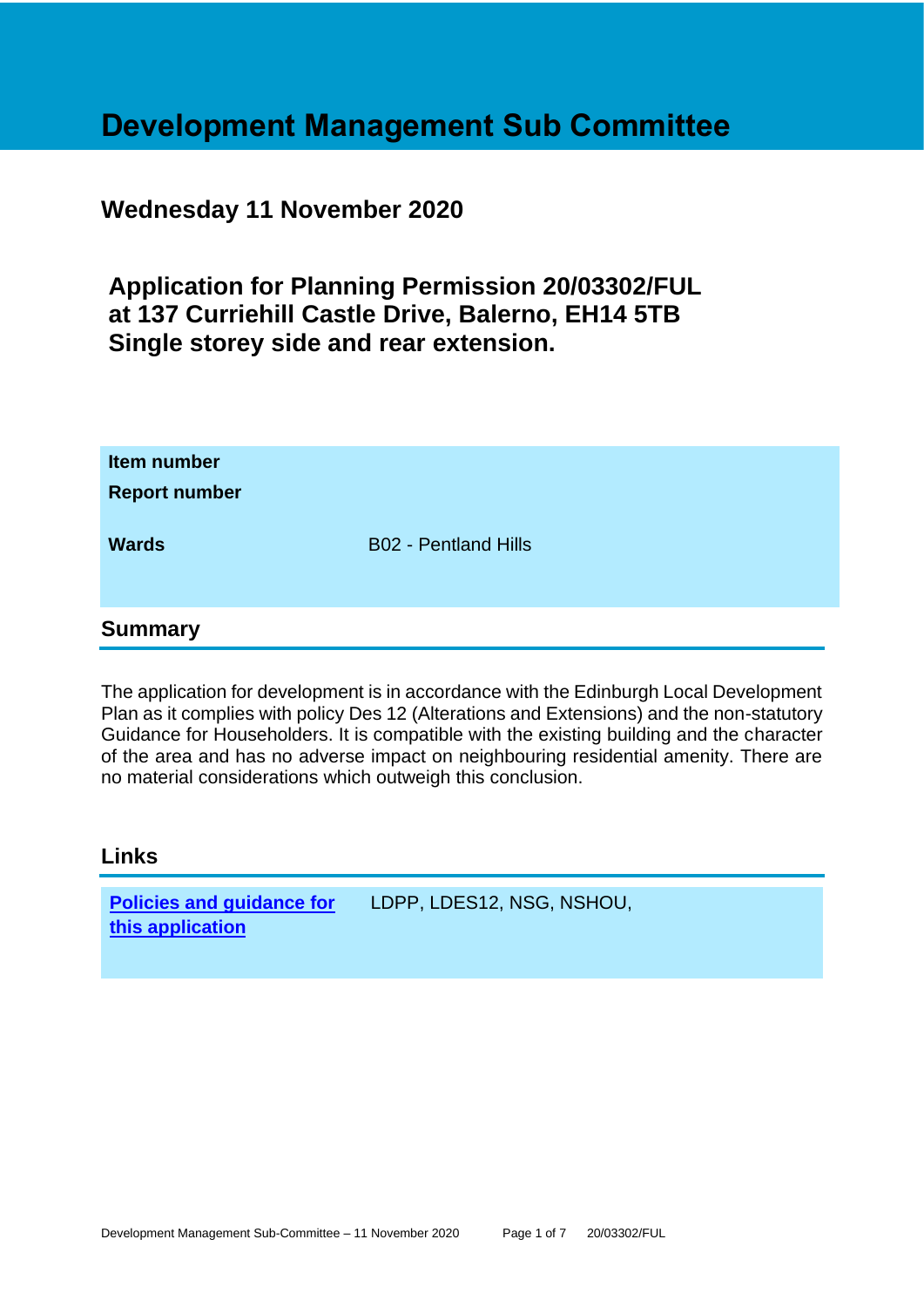## **Application for Planning Permission 20/03302/FUL at 137 Curriehill Castle Drive, Balerno, EH14 5TB. Single storey side and rear extension.**

## **Recommendations**

**1.1** It is recommended that this application be Granted subject to the details below.

## **Background**

#### **2.1 Site description**

The property is a semi-detached residential dwelling with front and rear gardens.

#### **2.2 Site History**

There is no relevant planning history for this site.

#### **Main report**

#### **3.1 Description Of The Proposal**

The proposal is for a single storey wrap around extension to the side and rear elevations of the property.

Committee consideration is required for the aforementioned proposal as the applicant is a Council officer within Planning.

#### **3.2 Determining Issues**

Section 25 of the Town and Country Planning (Scotland) Act 1997 states - Where, in making any determination under the planning Acts, regard is to be had to the development plan, the determination shall be made in accordance with the plan unless material considerations indicate otherwise.

Do the proposals comply with the development plan?

If the proposals do comply with the development plan, are there any compelling reasons for not approving them?

If the proposals do not comply with the development plan, are there any compelling reasons for approving them?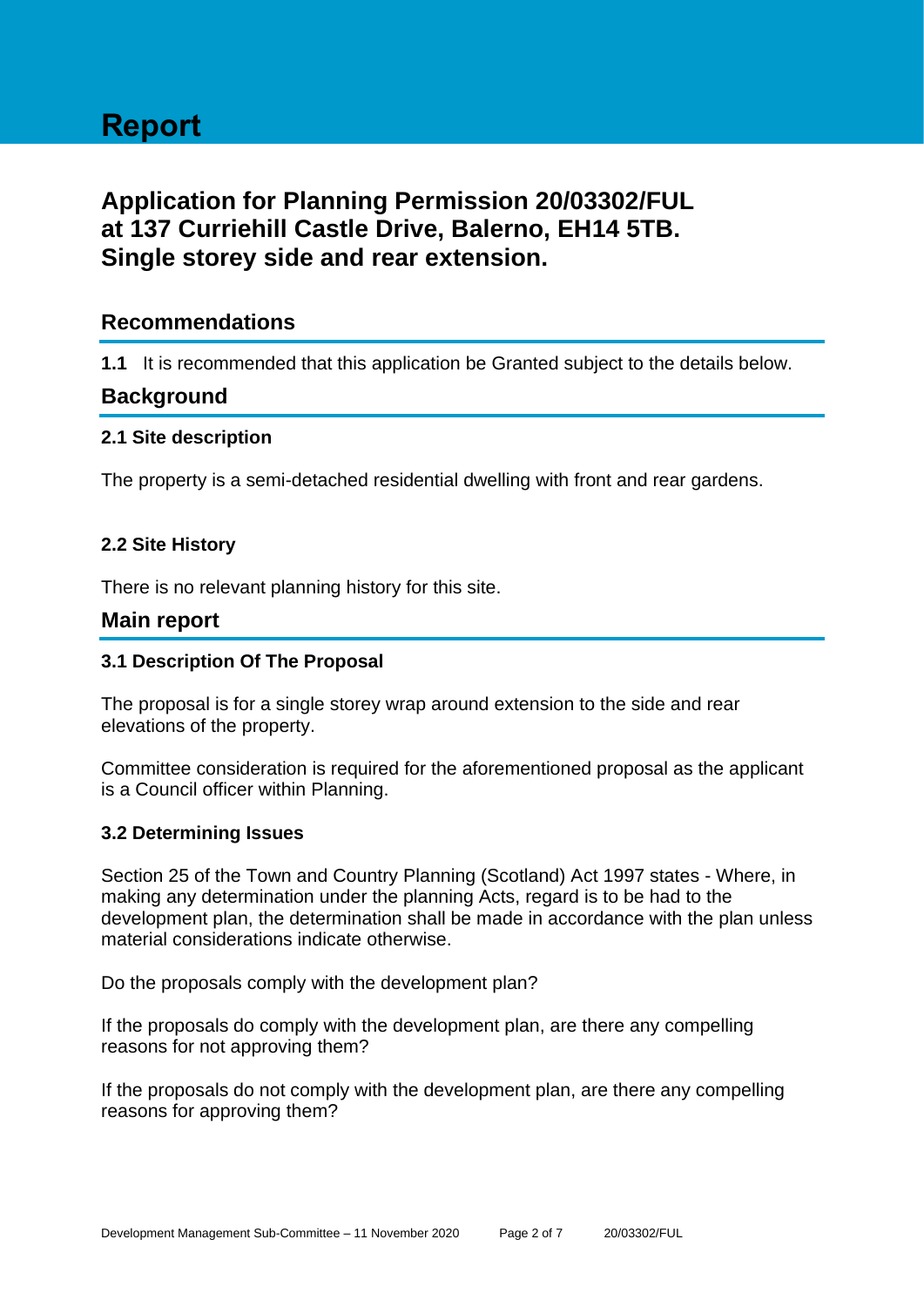#### **3.3 Assessment**

To address these determining issues, the Committee needs to consider whether:

- (a) The proposal is of an acceptable scale, form and design and accords with neighbourhood character;
- (b) The proposal will result in an unreasonable loss of neighbouring amenity;
- (c) Any impacts on equalities or human rights are acceptable and
- (d) Any public comments raised have been addressed.
- (a) Scale, form and design and neighbourhood character

The proposed single storey rear extension is of a simple design that will sit comfortably within that elevation of the building. The layout and scale of this proposal is in keeping with the spatial pattern of the area and does not represent overdevelopment on the site. The proposal would have a subservient and subordinate relationship with the host property. The proposed materials and fenestration design provide a suitable contrast to the original building and are acceptable in this location.

The proposal complies with Edinburgh Local Development Plan Policy Des 12 and the non-statutory Guidance for Householders.

(b) Neighbouring amenity

The proposal was assessed in terms of neighbouring amenity, specifically the impact upon privacy, daylighting and overshadowing. No unacceptable impacts were identified.

The proposal would not result in an unreasonable loss of neighbouring residential amenity. The proposal complies with the non-statutory Guidance for Householders with respect to daylight, sunlight and privacy and Local Plan Policy Des 12.

(c) Equalities and human rights

No impacts were identified.

(d) Public Comments

Two representations were received from one member of the public.

The initial representation objected to the application and queried the measurements and the second representation withdrew the original objection.

#### **Conclusion**

The application for development is in accordance with the Edinburgh Local Development Plan as it complies with policy Des 12 (Alterations and Extensions) and the non-statutory Guidance for Householders.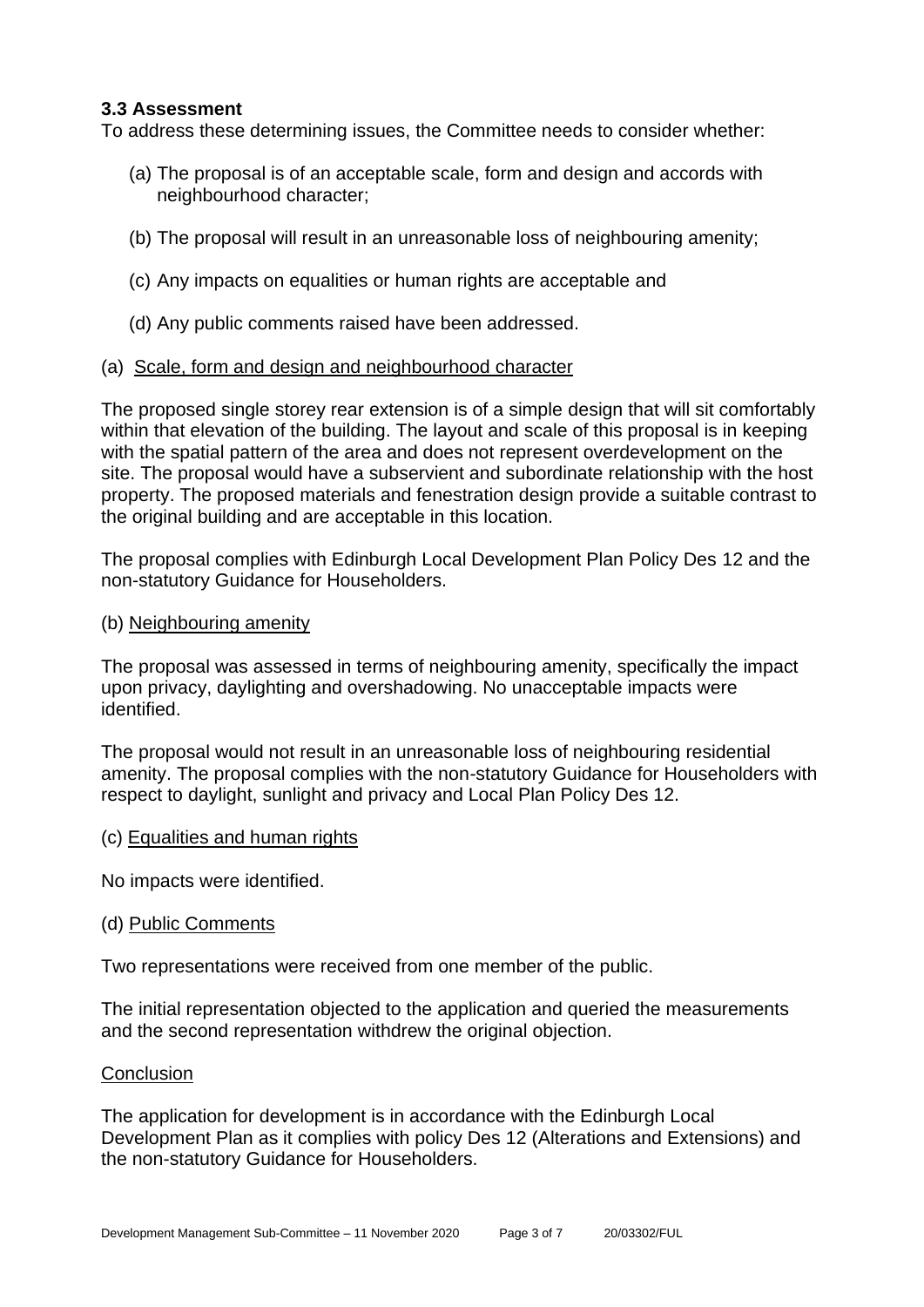It is compatible with the existing building and the character of the area and has no adverse impact on neighbouring residential amenity. There are no material considerations which outweigh this conclusion.

Committee consideration is required as the applicant is a Council officer within Planning.

It is recommended that this application be Granted subject to the details below.

#### **3.4 Conditions/reasons/informatives**

#### **Informatives**

It should be noted that:

- 1. The development hereby permitted shall be commenced no later than the expiration of three years from the date of this consent.
- 2. No development shall take place on the site until a 'Notice of Initiation of Development' has been submitted to the Council stating the intended date on which the development is to commence. Failure to do so constitutes a breach of planning control, under Section 123(1) of the Town and Country Planning (Scotland) Act 1997.
- 3. As soon as practicable upon the completion of the development of the site, as authorised in the associated grant of permission, a 'Notice of Completion of Development' must be given, in writing to the Council.

## **Financial impact**

#### **4.1 The financial impact has been assessed as follows:**

There are no financial implications to the Council.

## **Risk, Policy, compliance and governance impact**

**5.1** Provided planning applications are determined in accordance with statutory legislation, the level of risk is low.

#### **Equalities impact**

#### **6.1 The equalities impact has been assessed as follows:**

The application has been assessed and has no impact in terms of equalities or human rights.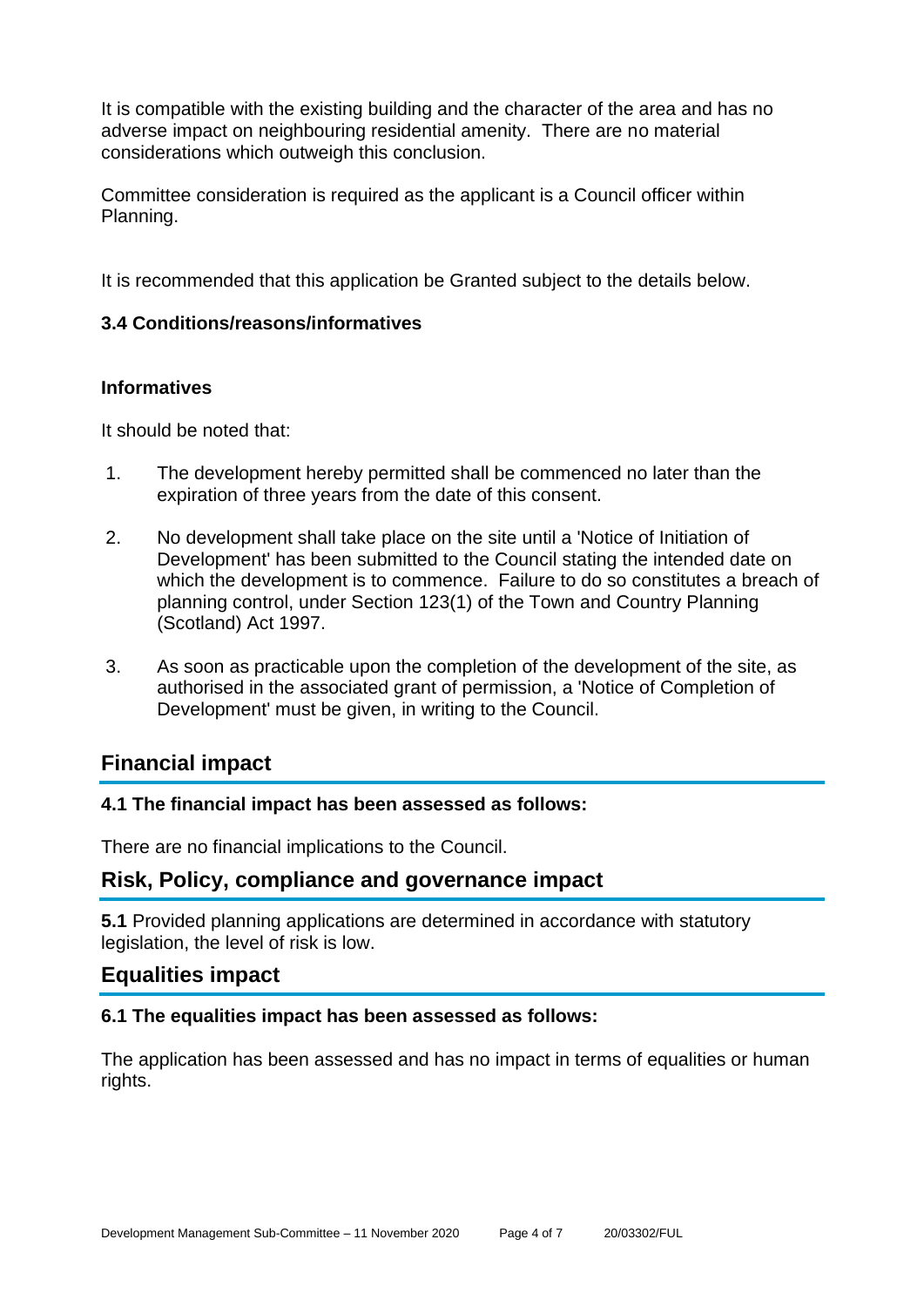## **Sustainability impact**

#### **7.1 The sustainability impact has been assessed as follows:**

This application is not subject to the sustainability requirements of the Edinburgh Design Guidance.

## **Consultation and engagement**

#### **8.1 Pre-Application Process**

There is no pre-application process history.

#### **8.2 Publicity summary of representations and Community Council comments**

The application was advertised on 21 August 2020 and two letters of representation were received from the same member of the public.

These are addressed in section 3.3 (d).

## **Background reading/external references**

- To view details of the application, go to
- [Planning and Building Standards online services](https://citydev-portal.edinburgh.gov.uk/idoxpa-web/search.do?action=simple&searchType=Application)
- [Planning guidelines](http://www.edinburgh.gov.uk/planningguidelines)
- [Conservation Area Character Appraisals](http://www.edinburgh.gov.uk/characterappraisals)
- **[Edinburgh Local Development Plan](http://www.edinburgh.gov.uk/localdevelopmentplan)**
- **[Scottish Planning Policy](http://www.scotland.gov.uk/Topics/Built-Environment/planning/Policy)**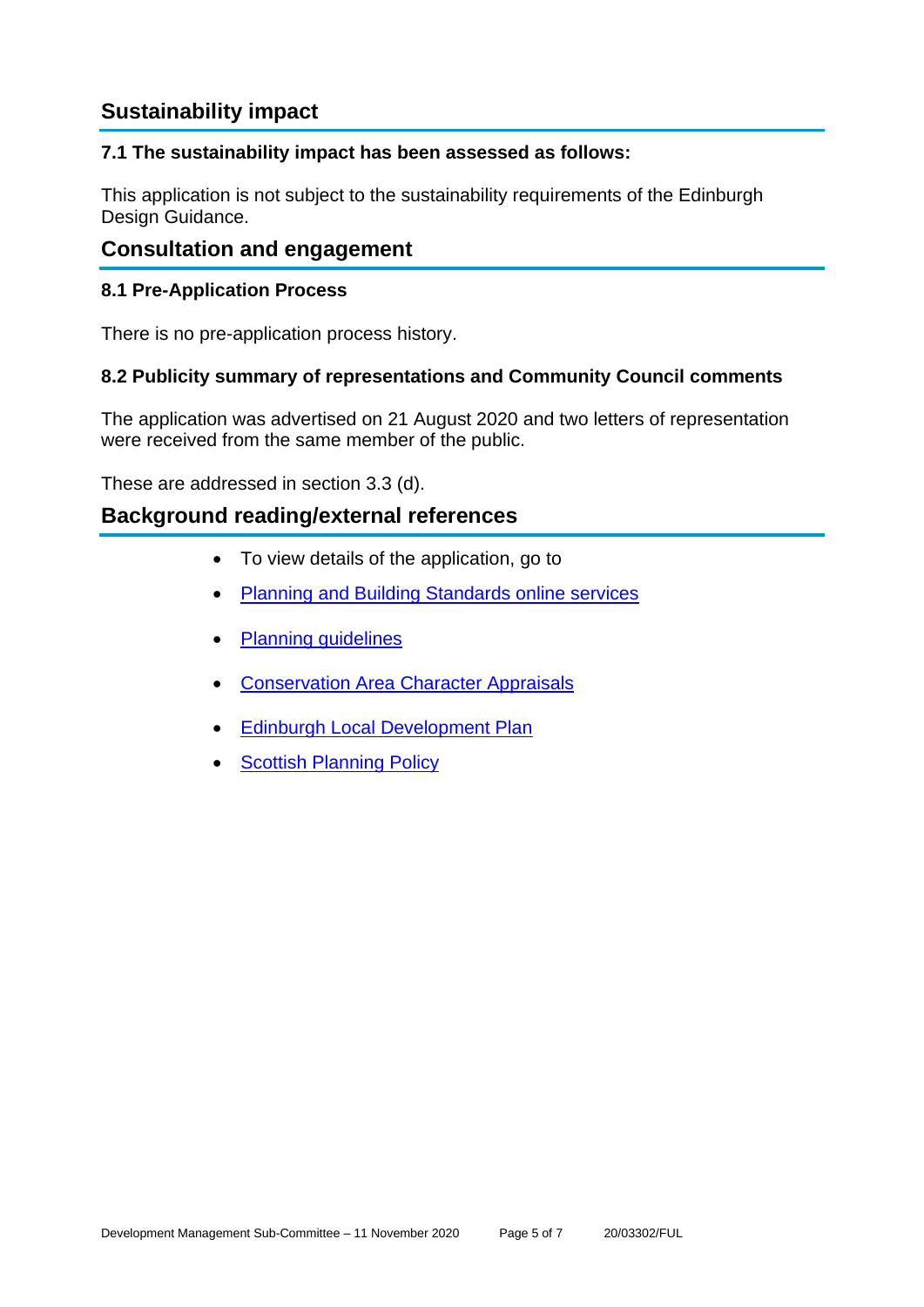| <b>Statutory Development</b><br><b>Plan Provision</b> | Edinburgh Local Development Plan. |
|-------------------------------------------------------|-----------------------------------|
| Date registered                                       | <b>12 August 2020</b>             |
| <b>Drawing numbers/Scheme</b>                         | $01 - 04$ ,                       |
|                                                       | Scheme 1                          |

**David R. Leslie** Chief Planning Officer PLACE The City of Edinburgh Council

Contact: Conor MacGreevy, Planning Officer E-mail: conor.macgreevy@edinburgh.gov.uk

## **Links - Policies**

#### **Relevant Policies:**

#### **Relevant policies of the Local Development Plan.**

LDP Policy Des 12 (Alterations and Extensions) sets criteria for assessing alterations and extensions to existing buildings.

#### **Relevant Non-Statutory Guidelines**

**Non-statutory guidelines** 'GUIDANCE FOR HOUSEHOLDERS' provides guidance for proposals to alter or extend houses or flats.